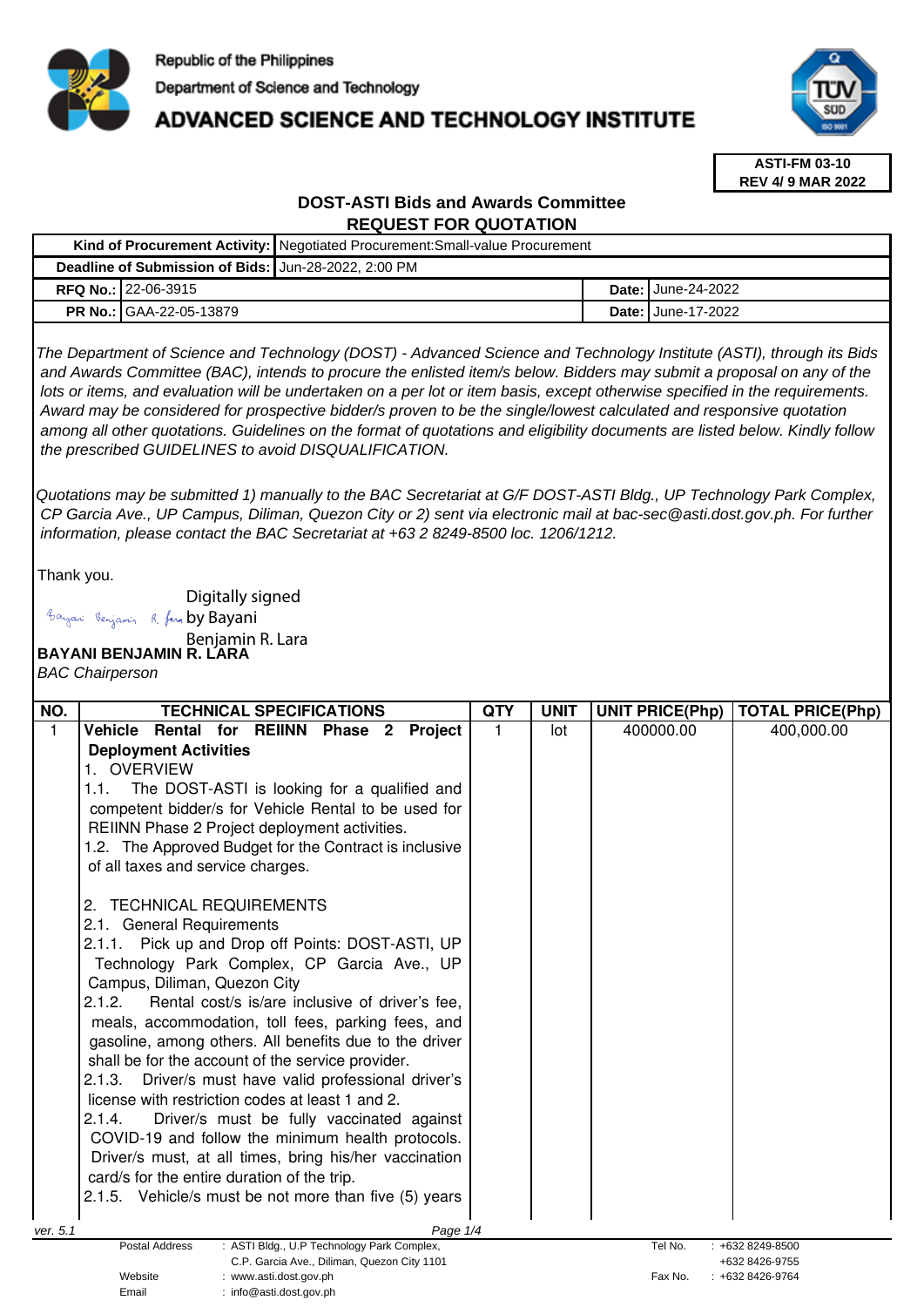old and have been legally registered to the Land Transportation Office (LTO).

2.1.6. The service provider shall always provide vehicle in excellent condition, based on the following: 2.1.6.1. Safe and roadworthy;

2.1.6.2. Well-maintained engines and other mechanical parts and tires;

2.1.6.3. Efficient air-conditioning unit, clean and functioning seats; and

2.1.6.4. Clean interior/exterior and free from insects, dust, and unpleasant odor.

2.1.7. The vehicle must be disinfected every other use.

2.1.8. In case of vehicle breakdown or malfunction, the service provider must provide a replacement vehicle within twenty-four (24) hours upon notification

and at no cost to DOST-ASTI. Repairs and maintenance shall be for the account of the service provider.

2.2. Types of Vehicles

2.2.1. Three (3) types of vehicles are required, as follows:

2.2.1.1. 4x4 SUV with dual air conditioning and seating capacity of at least seven (7) passengers.

2.2.1.2. 4x4 Pickup truck with air conditioning and can carry three (3) to five (5) passengers. The same must accommodate equipment for testing.

2.2.1.3. Regular Air-conditioned Van which can carry six (6) to ten (10) passengers. The same must accommodate equipment for testing, some of its chairs might be removed, if necessary.

2.2.2. Only one cost/rate shall be applied for the three (3) types of vehicles required by the DOST-ASTI, which shall be considered in the service provider's rental rate per day per province.

2.3. Destinations, Travel Periods and Dates

2.3.1. Destinations, travel periods and dates are specified in ANNEX "A" which will form part of the Contract between the DOST-ASTI and service provider.

2.3.2. Service provider must give a RATE PER DAY for the provinces enumerated in Annex "A". Said RATE PER DAY is applicable to ANY POINT, CITY, OR MUNICIPALITY WITHIN THE PROVINCE and is NOT SUBJECT TO CHANGE.

2.4. Other Requirements

2.4.1. Service provider is required to submit BREAKDOWN OF QUOTATION which must indicate the RENTAL RATE PER DAY applicable to ANY POINT, CITY, OR MUNICIPALITY WITHIN THE PROVINCE. Likewise, please see Clauses 2.2.2 and 2.3.2 for other terms.

2.4.2. All travels are dependent on the implementation of local community quarantines due to the COVID-19 pandemic; thus, the end-user, through the Procurement Management Section (PMS), shall give prior notice in case of possible cancellation upon announcement of lockdown in affected areas.

2.4.3. Schedule of trips, including final destinations shall be confirmed by the end-user, through the PMS,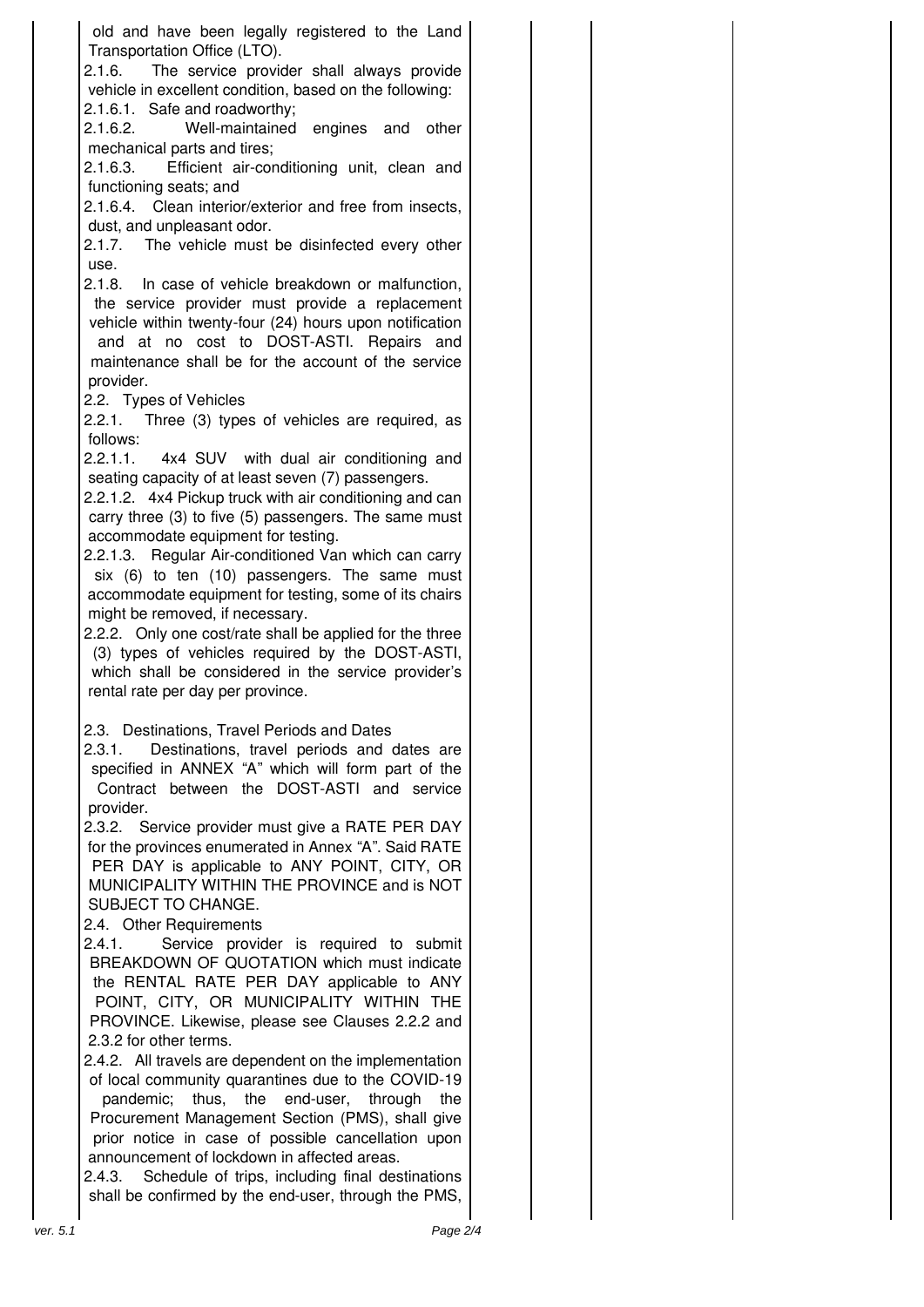| at least seven (7) calendar days before the actual<br>dates of travel.<br>2.4.4.<br>When the service provider fails to provide<br>vehicles within the confirmed/specified schedule, the<br>service provider shall be liable for damages for the<br>delay and shall pay the DOST-ASTI liquidated<br>damages in an amount equal to one-tenth (1/10) of<br>one percent (1%) of the cost of the delayed<br>Goods/Services scheduled for delivery for every day of<br>delay until such Goods/Services are finally deliver and<br>accepted by the DOST-ASTI. Such amount shall be<br>deducted from any money due, or which may become<br>due to the service provider, or collected from any<br>securities or warranties posted by the service provider,<br>whichever is convenient to the DOST-ASTI. In case<br>the total sum of liquidated damages reaches ten<br>percent (10%) of the total contract price, the<br>DOST-ASTI may rescind the contract and impose<br>appropriate sanctions over and above the liquidated<br>damages to be paid.<br>2.5. Post-award Documentary Requirements<br>2.5.1.<br>The following must be submitted to the<br>DOST-ASTI within five (5) calendar days upon<br>issuance of Purchase Order and Notice to Proceed:<br>2.5.1.1. Designated driver/s of service provider<br>2.5.1.1.1. Driver's profile;<br>Valid professional driver's license with<br>2.5.1.1.2.<br>restriction code at least 1 and 2; and<br>2.5.1.1.3. Driver's vaccination card against COVID-19.<br>2.5.1.2. Vehicle<br>2.5.1.2.1. List of vehicles including its type (4x4 SUV,<br>4x4 pickup truck, and/or regular van)<br>and<br>corresponding plate numbers;<br>2.5.1.2.2. LTO-issued OR/CR; and<br>2.5.1.2.3. Certification of preventive maintenance or<br>any other equivalent document.<br>3. PAYMENT TERMS<br>3.1. Progress billing is allowed. Billing/Invoice and trip<br>ticket duly acknowledged by the passengers shall be<br>submitted to the DOST-ASTI after every trip. |  |                |
|-------------------------------------------------------------------------------------------------------------------------------------------------------------------------------------------------------------------------------------------------------------------------------------------------------------------------------------------------------------------------------------------------------------------------------------------------------------------------------------------------------------------------------------------------------------------------------------------------------------------------------------------------------------------------------------------------------------------------------------------------------------------------------------------------------------------------------------------------------------------------------------------------------------------------------------------------------------------------------------------------------------------------------------------------------------------------------------------------------------------------------------------------------------------------------------------------------------------------------------------------------------------------------------------------------------------------------------------------------------------------------------------------------------------------------------------------------------------------------------------------------------------------------------------------------------------------------------------------------------------------------------------------------------------------------------------------------------------------------------------------------------------------------------------------------------------------------------------------------------------------------------------------------------------------------------------------------------------------------------------|--|----------------|
| 3.2.<br>Payment shall be made only upon<br>certification/acceptance of the end-user to the effect<br>that the Goods/Services have been rendered or<br>delivered in accordance with the terms of this Contract<br>and have been duly inspected and accepted.<br>3.3.<br>Advance payment is not allowed. No payment<br>shall be made for services not yet rendered.<br>3.4.<br>Price quotation/s must be inclusive of all<br>applicable taxes and charges.<br>TOTAL APPROVED BUDGET FOR THE CONTRACT (ABC):                                                                                                                                                                                                                                                                                                                                                                                                                                                                                                                                                                                                                                                                                                                                                                                                                                                                                                                                                                                                                                                                                                                                                                                                                                                                                                                                                                                                                                                                                 |  | Php 400,000.00 |